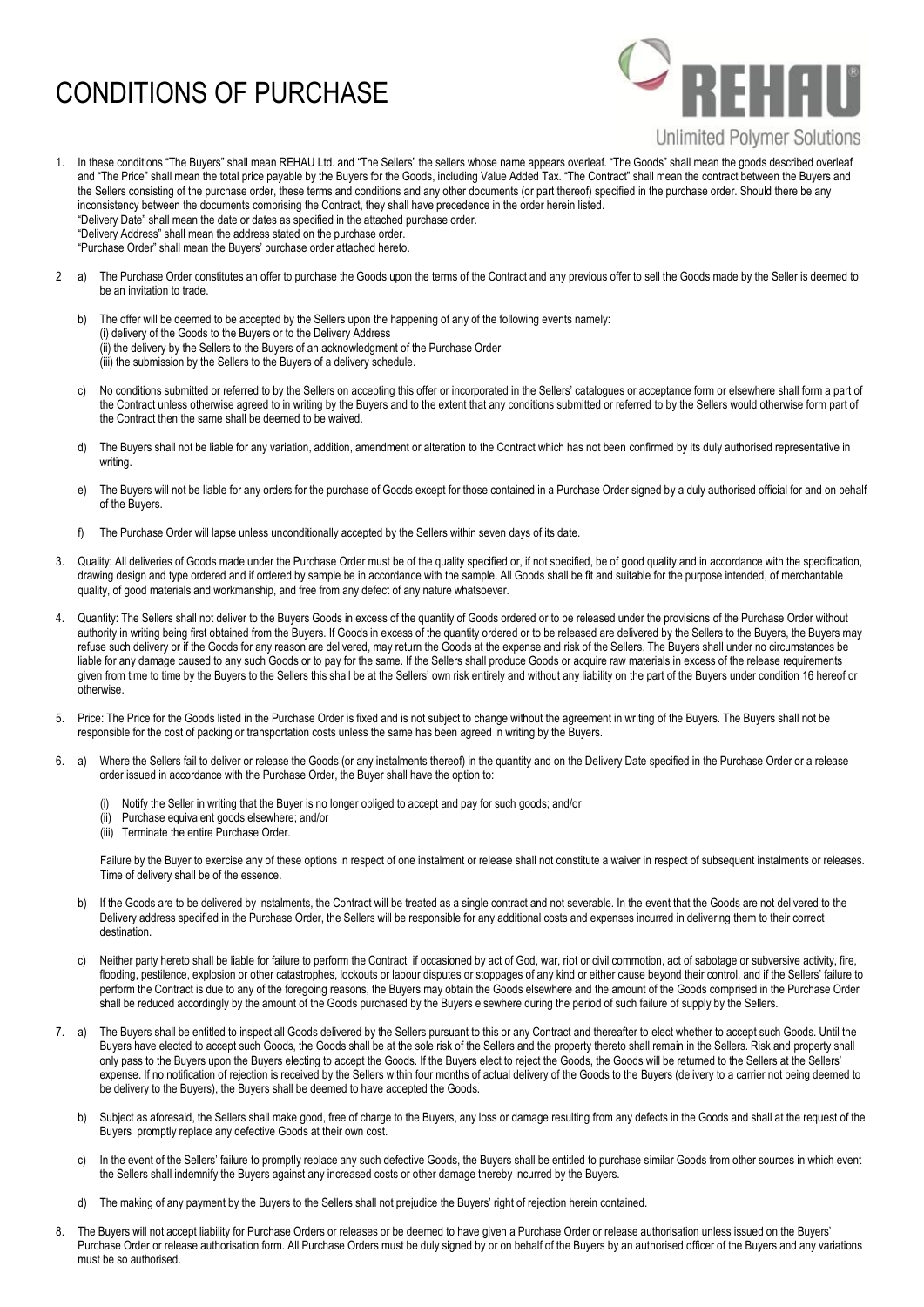- 9. All patterns supplied by the Buyers shall be returned by the Sellers to the Buyers on completion of the Purchase Order. The dies and/or moulds used by the Sellers in the manufacture of the Goods, the subject of the Purchase Order, (if any) become the Buyers' property and shall be retained by the Sellers in good condition for use only in the manufacture of Goods for the Buyers and are not to be used for any other purpose other than Purchase Orders placed by the Buyers. They shall be delivered to the Buyers on demand. If damaged or destroyed on the Sellers' premises, they shall be replaced or repaired at the Sellers' expense.
- 10. a) The Sellers warrant that Goods and parts of Goods not of the Buyers' design do not infringe any patent, trademark, registered design or any other like protection or the provisions of any statutory instruments or regulation for the time being in force in any country and agree to indemnify and hold harmless the Buyers against all judgments, decrees, costs and expenses resulting from any infringement and agree that the Sellers shall upon receipt of a request from the Buyers and at the Sellers' own expense defend or assist in the defence of any action which may be brought against the Buyers or those selling or using any of the Buyers' products by reason of any such infringement or alleged infringement.
	- b) In no case will the Buyers be under any liability to the Sellers in respect of any actual or alleged infringement of patent or other rights of third parties in relation to the supplies specified herein, their manufacture or testing except to the extent, if any, that such infringement or alleged infringement occurs by reason of the Buyers' designs or manufacturing or testing methods specified by the Buyers.
- 11. a) The sellers represent and warrant to the Buyers as follows:

(i) that the Goods are the free and unencumbered property of the Sellers and not subject to any claim or charge by or in favour of any third party (ii) the Goods upon delivery will be fit for the purpose for which they are purchased and of satisfactory quality (as defined in the Sale and Supply of Goods Act 1994) free from all defects in design, workmanship and material and will be strictly in accordance will all specifications, drawings and performance requirements forming part of the Purchase Order

(iii) the Goods will conform to all regulations and requirements in relation to the sale of Goods and to health and safety and shall not violate directly or indirectly the provisions of any law regulation, rule or order applicable thereto.

- b) The Sellers shall indemnify and keep indemnified the Buyers from and against any and all losses, damages, costs, claims, proceedings, expenses or other liabilities whatsoever and howsoever incurred or paid by the Buyers in respect of (i) any breach of any warranty given by the Sellers in relation to the Goods (ii) personal injury or death of any person whomsoever or any damage to property real or personal (including without limitation any liability under the Consumer Protection Act 1987) arising out of or caused by the Goods including without limitation any claims by the customers of the Buyers or their sub-buyers arising out of any breach whatsoever by the Sellers of this Contract or any want of satisfactory quality or lack of fitness for purpose of the Goods or any of the Goods.
- 12. The Sellers shall not without the Buyers' prior consent in writing assign, transfer or make over this Purchase Order or make any sub-contract in respect thereof to any third party.
- 13. The Seller shall be obliged to treat this Purchase Order and all work in connection therewith as trade secret and strictly confidential.
- 14. The Sellers shall comply with and give all notices required by any statute, statutory instrument, rule or order or any regulation or bylaw applicable to the Goods including their packaging and delivery (the "Statutory Requirements") and shall pay all fees and charges in respect of the Goods legally recoverable from the Sellers. If the Sellers find any divergence between the Statutory Requirements and the Contract or between the Statutory Requirements and any instructions of the Buyers, the Sellers shall immediately give to the Buyers a written notice specifying the divergence.
- 15. The Seller is fully liable for compliance of its supplies with the Regulation (EC) No. 1907/2006 concerning the Registration, Evaluation, Authorisation and Restriction of Chemicals (hereinafter "REACH-Regulation"). Namely, the Seller is liable that the substances contained in the products supplied by it have been preregistered and thereafter registered, if required under the REACH-Regulation, and that safety data sheets in accordance with the REACH-Regulation and the information as per article 32 of the REACH-Regulations shall be provided. To the extent the supplier is supplying articles as defined by article 3 of the REACH-Regulations, the Seller is namely liable for full compliance with its duty to provide information as per article 33 REACH-Regulation.
- 16. a) The Sellers shall be entitled to invoice the Buyers on or at any time after delivery of the Goods and each invoice shall quote the number of the Purchase Order.
	- b) Unless otherwise stated in the Purchase Order, the Buyers shall pay the Price within 60 days after the end of the month of receipt by the Buyers of a proper invoice or, if later, acceptance of the Goods by the Buyers.
- 17. a) By accepting the order, the Sellers undertakes to disclose the precise country of origin of the goods and, for goods originating from the EU, to submit a long-term Sellers declaration for goods with preferential origin status. Where the delivery originates from a preferred country, the Sellers is obligated to create a valid preference document EUR.1 or a declaration of origin on the invoice. If the Sellers' declarations or preference documents prove to be false, the Seller undertakes to compensate for the resulting loss.
	- b) At the request of REHAU, the Seller is obliged to inform REHAU, in writing and legally binding form in the related business documentation, about any applicable (re)export license requirements for the goods under National, European or US export control law and customs regulations as well as under the export control law and customs regulations of the country of origin of the goods. This includes the Seller providing REHAU with the following information:
		- the export list number according to annex AL of the German export administration regulations or equivalent list items of applicable national export lists,
		- for US goods the ECCN (Export Control Classification Number) as per the US Export Administration Regulations (EAR),
		- the commercial origin of his goods and of the components of his Goods (as per the customs code), including technology and software,
		- whether the goods were transported through the U.S.A., were manufactured or stored in the U.S.A. or made using US technology,
		- the statistical goods number (HS code, customs tariff number) of his goods, and
		- a contact in his organization to answer any questions about technical details and export control.

At our request, the Seller is obliged to provide us with any other foreign trade data relating to his goods and their components, in writing, and to inform us of all changes of such data, in writing, without delay (and in any case before delivery of any goods affected by such).

- 18. a) The Buyers may at any time in their absolute discretion terminate the Contract in whole or in part by notice in writing and upon such termination the Sellers shall cease all further work under the Contract and terminate all Purchase Orders directly relating thereto. The Buyers shall pay to the Sellers the Price (if unpaid) under the Purchase Order for all work actually completed and the reasonable cost of all works actually incurred by the Sellers in carrying out the Purchase Order to the date of such termination provided such costs are directly attributable thereto. This clause is not applicable if the Contract is terminated under any other provision herein contained and no claim under this clause shall be entertained after the expiration of two months from the date of such termination. The Buyers' liability under the terms of this clause shall be limited to the total amount due under the Purchase Order less all amounts paid and shall in no circumstances exceed this sum.
	- b) The Sellers shall be entitled to terminate the Contract upon the happening of any of the following events: (i) the Buyers suffering an execution to be levied on their goods (ii) the Buyers having a receiver, an administrative receiver or administrator appointed or going into liquidation whether voluntary or compulsory.
	- c) All rights, obligations or liabilities pursuant to the Contract arising prior to the termination of the Contract shall survive the termination of the Contract.
- 19. The remedies hereby reserved shall be in addition to and not in substitution for any other remedies at law and in equity and no waiver of any breach of any terms shall constitute a waiver or any other breach of any other term of the Contract and in particular notwithstanding the foregoing all conditions or warranties implied by law shall apply to the Contract.